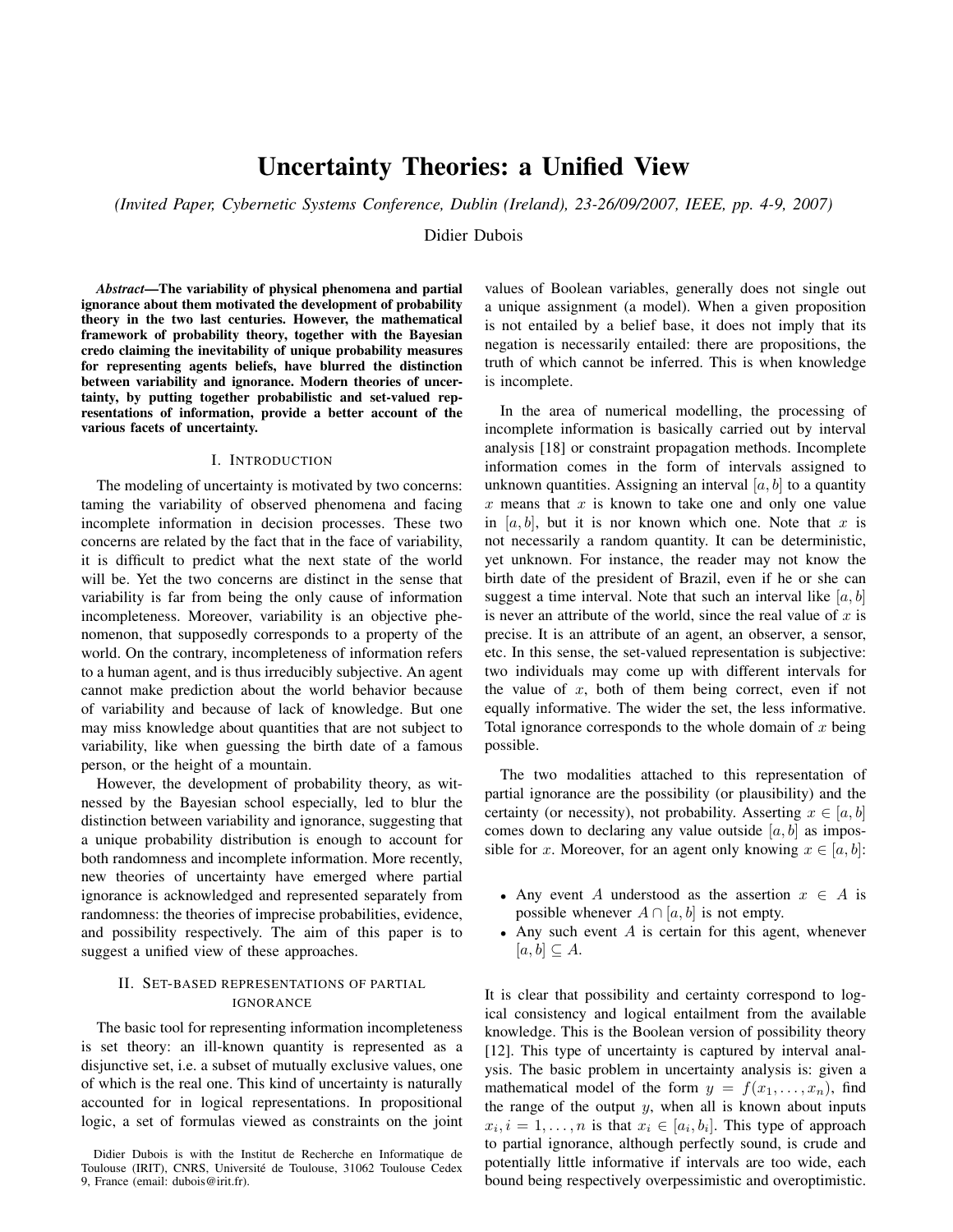## III. BAYESIAN PROBABILITY AS A REPRESENTATION OF PARTIAL IGNORANCE

That probability theory may account for the variability of observed phenomena is clear, once statistical data is used to infer probabilities, interpreted as limit frequencies. However, this interpretation of probability is not valid for nonrepeatable events. Several scholars in the XXth century, like Ramsey, De Finetti and Savage have introduced the notion of subjective probability so as to account for the fact that individuals entertain beliefs about non-repeatable situations. This trend has led to the Bayesian view of probability.

The operational definition of a degree of probability is then an amount of money an agent is ready to bet on the occurrence of an event. In such a betting experiment, the agent provides betting odds under an exchangeable bet assumption: it says that the agent is ready to buy a lottery ticket about the event at the same price as (s)he would sell it. On this basis, Bayesians claim that any state of incomplete knowledge of an agent can (and should) be modelled by a single probability distribution on the appropriate referential, and that degrees of belief coincide with probabilities that can be revealed by observing the betting behaviour of the agent. Failing to use a unique probability distribution, the agent is sure to lose money (this is called the Dutch book).

The idea that it is always possible to come up with a precise probability model, whatever the agent's state of knowledge, looks debatable. It is not clear that incomplete knowledge should be modelled by the same tool as variability (a unique probability distribution) [16]. One may argue, following e.g. Walley [24], that the lack of knowledge is precisely reflected by the situation where the probability of events is ill-known, except maybe for a lower and an upper bound. In the face of ignorance, it is not clear that individuals would buy and sell a lottery tickets at the same price: the selling price would be higher than the buying price, the difference being all the higher as the ignorance is significant. Moreover one may also have incomplete knowledge about the variability of a non-deterministic quantity if the observations made were poor, or if only expert knowledge is available. This point of view may to some extent reconcile subjectivists and objectivists: it agrees with subjectivists that human knowledge matters in uncertainty judgements, but it concedes to objectivists that such knowledge is generally not rich enough to allow for a full-fledged probabilistic modelling.

Bayesian betting rates cannot distinguish between the situation of total ignorance and the situation of complete knowledge about a perfectly random phenomenon. The same uniform probability accounts for an unknown die and a die known as fair. In the face of ignorance this uniform probability is enough for a decision-maker accepting Savage decision theory as the way to follow when choosing among acts. It becomes debatable when a new information requires a belief revision process or when conservative risk analysis must be carried out. In a crime case involving suspects Peter Paul and Mary, if it is only known that the killer

is a man with probability one-half, a Bayesian may attach probability one fourth to Peter and to Paul. If it is known later that Peter has an alibi, it sounds safer to bet again on the updated set of suspects (at equal odds on Mary and Paul), than to consider Mary as having more chance to be the killer due to Bayes rule attaching probability two-third to her. In the case of risk analysis, based on propagating uncertainty through a mathematical model, precise subjective probability assessments of ill-known inputs will lead to alter the variance of the output in a debatable way: part of this calculated variance will be due to ignorance, not to effective variability, but they cannot be told apart. Yet, variance due to ignorance can be reduced by collecting more information, while variance due to variability just reflects the behaviour of the phenomenon under concern.

# IV. BLENDING SET-VALUED AND PROBABILISTIC REPRESENTATIONS OF UNCERTAINTY

Modern uncertainty theories put together probabilistic and set-valued representations, which allows for a clear separation between randomness and incompleteness. Moreover, it makes set-valued representations much more expressive. The most general approach consists in moving from the use of a single probability to a set of probabilities, all the larger as information is poor. It may express imprecision about an ill-known (objective) probability model and induces upper and lower probabilities of events. The subjective view can be accommodated by giving up the exchangeable bet assumption. The minimal selling and maximal buying prices of a lottery ticket winning one pound if an event occurs correspond to the upper and lower probabilities of the event, respectively [24]. Another way of blending probability and set representations is to randomize the latter. Random sets are the basis of the mathematical theory of evidence [22]. The idea is to define a probability distribution not on a state space, but on the powerset thereof. Each probability weight attached to a set corresponds to an amount of probability that should be shared among the elements of this set, but is not by lack of information. Upper and lower probabilities induced by this random set representation are special cases of imprecise probabilities. Finally, the last representation framework consists in assuming that possibility is a matter of degree, values in the set containing the unknown quantity being more or less plausible (or surprising [21]). This is possibility theory [13], based on possibility distributions. In possibility theory, information is thus summarized by fuzzy sets [25]. It is important to figure out that the reason why fuzzy set theory is relevant for uncertainty handling is because it is a set-based approach, not just because it is fuzzy in the sense of Zadeh (i.e. gradual rather than abrupt). The bridge to imprecise probability comes from the fact that fuzzy sets representing possibility distributions are equivalent to consonant (nested) random sets [13].

#### *A. Imprecise probabilities*

The theory of imprecise probabilities has been systematized and popularized by Walley's book [24]. In this theory,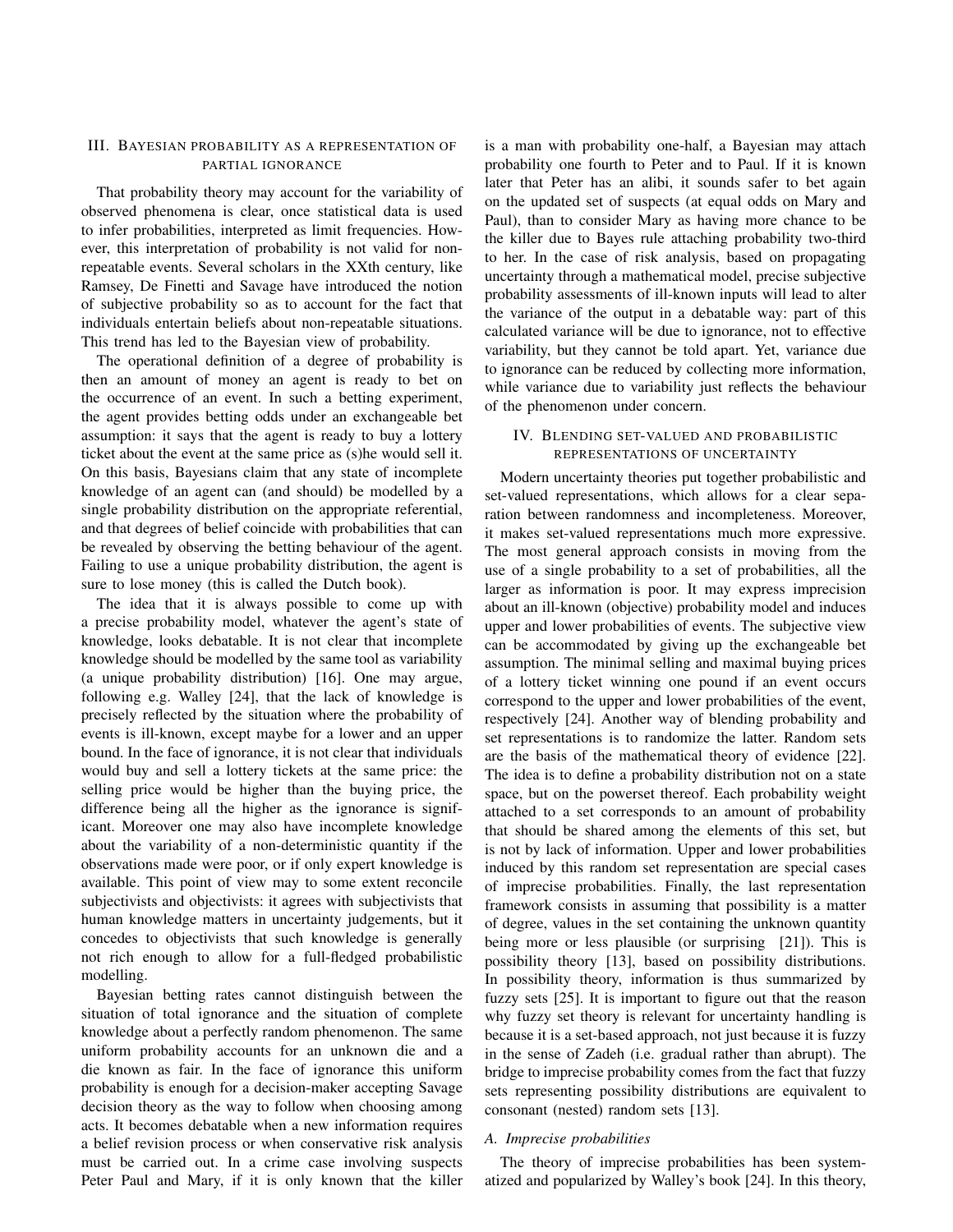uncertainty is modeled by a family  $P$  of probability distributions. Lower and upper probability bounds are defined as follows :

$$
P_*(A) = \inf_{P \in \mathcal{P}} P(A) \text{ and } P^*(A) = \sup_{P \in \mathcal{P}} P(A).
$$

These two measures are dual to each other  $(P_*(A) = 1 P^*(A^c)$ , and specifying one of them is enough to completely characterize the probability family. Let  $\mathcal{P}^*_* = \{P | \forall A \subseteq X\}$ measurable,  $P_*(A) \le P(A) \le P^*(A)$ . In general, we have  $\mathcal{P} \subset \mathcal{P}^*_*$ , since  $\mathcal{P}^*_*$  can be seen as a projection of  $\mathcal P$  on events. A family  $P$  can also be defined by a set of restrictions of the type

$$
\underline{P}(A) \le \sum_{x_i \in A} p(x_i) \le \overline{P}(A)
$$

When it defines a non empty probability set  $P$  and each bound  $P(A)$  and  $\overline{P}(A)$  is attained by one probability measure in  $P$ , the representation is said to be coherent.

## *B. Random disjunctive sets*

Formally, a random set is a mapping from a probability space  $(\Omega, \mathcal{A}, P)$  to the power set  $\wp(X)$  of another space X, also called a multi-valued mapping Γ. The set  $\Gamma(\omega)$ represent incomplete knowledge about a random variable when the realization is  $\omega$  in the probability space (as opposed to random sets which are conjoints of elements like an illknown region in a digital image). Then this multimapping induces a probability family on  $X$  representing all probability functions on  $X$  that could be found from all measurable mappings  $\Omega \to X$  compatible with  $\Gamma$  [8]. Upper and lower probabilities probabilities on events in X are then generated. Such lower and upper probabilities are respectively called belief and plausibility functions by Shafer [22] and denoted Bel and Pl respectively. He uses an alternative (and useful) representation of the random set consisting of a distribu- $\sum_{E \subseteq X} m(E) = 1$  and  $m(\emptyset) = 0$ . Namely if  $E = \Gamma(\omega)$ , tion of positive masses m over the power set  $\wp(X)$  s.t. then let  $m(E) = p(\omega)$ . A set E that receives strictly positive mass is called a focal set. The mass  $m(E)$  is interpreted as the probability of knowing only  $E$  as containing the actual solution to the problem under concern. We have :

$$
Bel(A) = \sum_{E, E \subseteq A} m(E)
$$
  
\n
$$
Pl(A) = 1 - Bel(Ac)
$$
  
\n
$$
= \sum_{E, E \cap A \neq \emptyset} m(E).
$$

There is a one-to-one correspondence between the mass distribution and the belief function since

$$
m(E) = \sum_{B \subset E} (-1)^{|E - B|} Bel(B).
$$

This last equation is known as the Möbius inverse and can be applied to any kind of lower probability function. The positivity of the mass function obtained by the Möbius inverse is characteristic of the random set setting. In the finite case, it can be shown that the lower probability function is an  $\infty$ monotone capacity. The set  $\mathcal{P}_{Bel} = \{P | \forall A \subseteq X \text{ measurable},\}$ 

 $Bel(A) \leq P(A) \leq Pl(A)$  is coherent and forms the probability family induced by the belief function. Note that Shafer [22] does not refer to an underlying probability space, nor does he uses the fact that a belief function is a lower probability: in his view, extensively taken over by Smets [23],  $Bel(A)$  is supposed to quantify an agent's belief per se with no reference to a probability. However, the basic mathematical tool common to Dempster's upper and lower probabilities and to the Shafer-Smets view is the notion of (generally finite) random disjunctive set.

#### *C. Fuzzy sets as possibility distributions*

A possibility distribution  $\pi$  [12] is a mapping from X to the unit interval such that  $\pi(x) = 1$  for some  $x \in X$ . Formally, a possibility distribution is equivalent to the membership function of fuzzy set  $\mu(x) = \pi(x) \,\forall x$ . Possibility distributions were introduced by Zadeh [25] as flexible constraints induced by fuzzy natural language statements. Twenty years earlier, Shackle [21] had introduced an equivalent notion called distribution of potential surprise (corresponding to  $1 - \pi(x)$ ) with a view to represent nonprobabilistic uncertainty. Several set-functions can be defined from a possibility distribution  $\pi$ , especially [12]:

- Possibility measures:  $\Pi(A) = \sup_{x \in A} \pi(x)$
- Necessity measures:  $N(A) = 1 \Pi(A^c)$

The possibility degree of an event expresses the extent to which this event is plausible, i.e., consistent with a possible state of the world. Necessity degrees express the certainty of events, by duality. Under these measures, the possibility quantified by distribution  $\pi$  is potential (in the spirit of Shackle), i.e.  $\pi(x) = 1$  does not guarantee the corresponding value  $x$ .

A (potential) possibility degree can be viewed as an upper bound of a probability degree [13]. Let  $\mathcal{P}_{\pi} = \{P, \forall A \subseteq \mathcal{P} \}$ X measurable,  $N(A) \leq P(A) \leq \Pi(A)$  be the set of probability measures encoded by a possibility distribution  $\pi$ . This representation is coherent since upper and lower probabilities induced by  $\mathcal{P}_{\pi}$  are precisely  $\Pi$  and  $N$ .

In the finite case, a possibility distribution is also equivalent to a random set whose focal elements are nested. Namely, a belief function (resp. a plausibility function) is a necessity measure (resp a possibility measure) if and only if they derive from a mass function with nested focal sets (already in [22]). Their characteristic property is then  $N(A \cap B) = \min(N(A), N(B))$  (resp.  $\Pi(A \cup B) =$  $\max(\Pi(A), \Pi(B))$ . In this situation, the same amount of information is contained in the mass function  $m$  and the possibility distribution  $\pi(x) = Pl(\lbrace x \rbrace)$ . In the general nonnested case, m cannot be reconstructed from  $Pl({x}).$ 

# V. PRACTICAL REPRESENTATIONS OF INCOMPLETE KNOWLEDGE

Imprecise probabilities are complex to represent, much more than probability measures, whether on finite sets or the real line. On a finite set  $X$  with  $N$  elements, a lower probability needs  $2^N$  values to be specified (and a consistency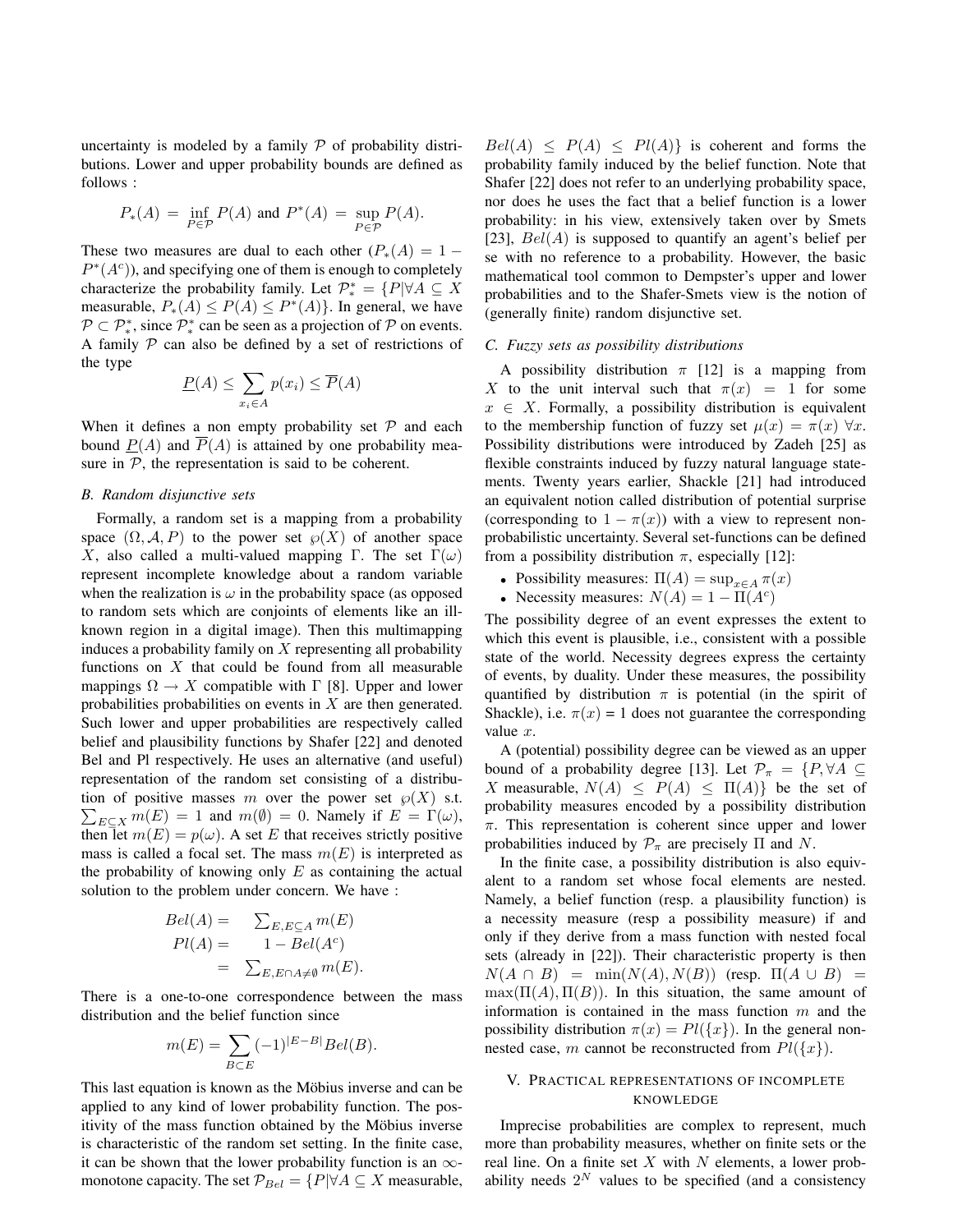check to make it sure that the corresponding family is not empty). It defines a convex polyhedron, which may have up to  $N!$  vertices. If  $X$  is defined via a set of Boolean variables, there is a counterpart of Bayesian networks, called credal networks, which allow the use of probability bounds on much smaller subspaces. In general, to completely specify a probability family induced by a random set, one still needs to give  $2^{|X|}$  different values, thus not reducing the complexity of the representation with respect to a capacity. However, simple belief functions having only a few positive focal sets do not exhibit such a complexity. From a computational perspective, the main advantage of random sets is that they can be seen as a probability distribution over subsets of X. Therefore, they can easily be simulated by some process such as Monte-Carlo sampling, which is not the case for other Choquet capacities. On the real line, a random set is often restricted to a finite collection of closed intervals with associated weights, and one can then easily extend results from interval analysis [18] to random intervals [20]. For continuous random intervals, the mass function is replaced by a mass density bearing on intervals. In the following we point out existing simple representations of probability families [9].

#### *A. Fuzzy sets and intervals*

At most  $|X|$  values are needed to completely specify a possibility distribution, making them easier to represent than general random sets. On the real line, continuous (or upper semi-continuous) unimodal possibility distributions on the real line encompass closed intervals and are called fuzzy intervals [12]. They have a very natural interpretation as sets of nested confidence intervals [10] or probabilistic inequalities, like Chebyshev's [11]. Ill-known probability models where only some parameters are known, like the support and the mode, are liable to a possibilistic representation [1]. Possibility distributions are thus the simplest models of probability families, and they play a central role when modeling vague assessments of probabilities (see [6]).

#### *B. P-boxes and generalized p-boxes*

A p-box [17] is defined by a pair of cumulative distributions on the real line such that  $\overline{F} \leq \overline{F}$ , bounding the cumulative distribution of an imprecisely known probability function with density  $p$ . It can be viewed as a generalized interval as well. The corresponding set of probabilities  $\mathcal{P}_{p-box}$ is representable by a belief function whose focal elements are of the form  $\{x, \overline{F}(x) \ge \alpha\} \setminus \{x, F(x) \ge \alpha\}$ . A p-box is a covering approximation of a parameterized probability model whose parameters (like mean and variance) are only known to belong to an interval.

A p-box can be induced from a possibility distribution  $\pi$ , letting  $\underline{F}(x) = N((-\infty, x])$  and  $\overline{F}(x) = \Pi((-\infty, x]),$ but the probability family  $\mathcal{P}_{p-box}$  induced by this p-box is strictly larger than  $\mathcal{P}_{\pi}[1]$ . So, while a fuzzy interval induces a p-box, such generated p-boxes are less informative than the possibility distributions they are computed from.

Interestingly, the notion of cumulative distribution is based on the existence of the natural ordering of numbers. On a finite set, no obvious notion of cumulative distribution exists. In order to make sense of this notion over  $X$ , one must equip it with a complete preordering and define two cumulative distributions according to this ordering. it comes down to a family of nested confidence sets  $\emptyset \subseteq A_1 \subseteq A_2 \subseteq \ldots \subseteq$  $A_n \subset X$ . The family  $\mathcal{P}_{p-box}$  can then be represented by the following restrictions on probability measures

$$
\alpha_i \le P(A_i) \le \beta_i \qquad i = 1, \dots, n \tag{1}
$$

with  $\alpha_1 \leq \alpha_2 \leq \ldots \leq \alpha_n \leq 1$  and  $\beta_1 \leq \beta_2 \leq \ldots \leq \beta_n \leq$ 1. If we take  $X = \Re$  and  $A_i = (-\infty, x_i]$ , it is easy to see that we retrieve the usual definition of P-boxes.

A family  $\mathcal{P}_{p-box}$  described by a generalized P-box can be encoded by a pair of possibility distributions  $\pi_1, \pi_2$  s.t.  $\mathcal{P}_{p-box} = \mathcal{P}_{\pi_1} \cap \mathcal{P}_{\pi_2}$  where  $\pi_1$  comes from constraints  $\alpha_i \leq$  $P(A_i)$  and  $\pi_2$  from constraints  $P(A_i) \leq \beta_i$ . Again, it is representable by a belief function [9].

### *C. Probability Intervals*

Probability intervals over the finite space  $X$  are defined as lower and upper probability bounds restricted to singletons  $x_i$ [5]. They can be seen as a set of intervals  $L = \{[l_i, u_i], i =$  $1, \ldots, n$  defining the family

$$
\mathcal{P}_L = \{ P | l_i \le p(x_i) \le u_i \forall x_i \in X \}
$$

it is easy to see that  $P_L$  is totally determined by  $2|X|$  values.  $\mathcal{P}_L$  is non-empty provided that  $\sum_{i=1}^n l_i \leq 1 \leq \sum_{i=1}^n u_i$ .

A set of probability intervals  $L$  will be called reachable if, for each  $x_i$ , each bound  $u_i$  and  $l_i$  can be reached by at least one distribution of the family  $P_L$ . Reachability is equivalent to the condition

$$
\sum_{j \neq i} l_j + u_i \leq 1 \text{ and } \sum_{j \neq i} u_j + l_i \geq 1
$$

Lower and upper probabilities  $P_*(A)$ ,  $P^*(A)$  are calculated by the following expressions

$$
P_*(A) = \max(\sum_{x_i \in A} l_i, 1 - \sum_{x_i \notin A} u_i),
$$
  

$$
P^*(A) = \min(\sum_{x_i \in A} u_i, 1 - \sum_{x_i \notin A} l_i).
$$

De Campos et al. [5] have shown that these bounds are Choquet capacities of order 2. It is easy to extract pboxes from probability intervals and conversely, but some information is lost in the process.

#### *D. Clouds*

A *cloud* [19] can be seen as an Interval-Valued Fuzzy Set F such that  $(0, 1) \subseteq \bigcup_{x \in X} F(x) \subseteq [0, 1]$ , where  $F(x)$  is an interval  $[\delta(x), \pi(x)]$ . It implies that  $\pi(x) = 1$  for some x and  $\delta(y) = 0$  for some y. A probability measure P on X is said to belong to a cloud F if and only if  $\forall \alpha \in [0,1]$ :

$$
P(\delta(x) \ge \alpha) \le 1 - \alpha \le P(\pi(x) > \alpha)
$$
 (2)

under all suitable measurability assumptions. From this definition, a cloud  $(\delta, \pi)$  is equivalent to the cloud  $(1-\pi, 1-\delta)$ . If X is a finite space of cardinality n, let  $A_i = \{x_i, \pi(x_i) >$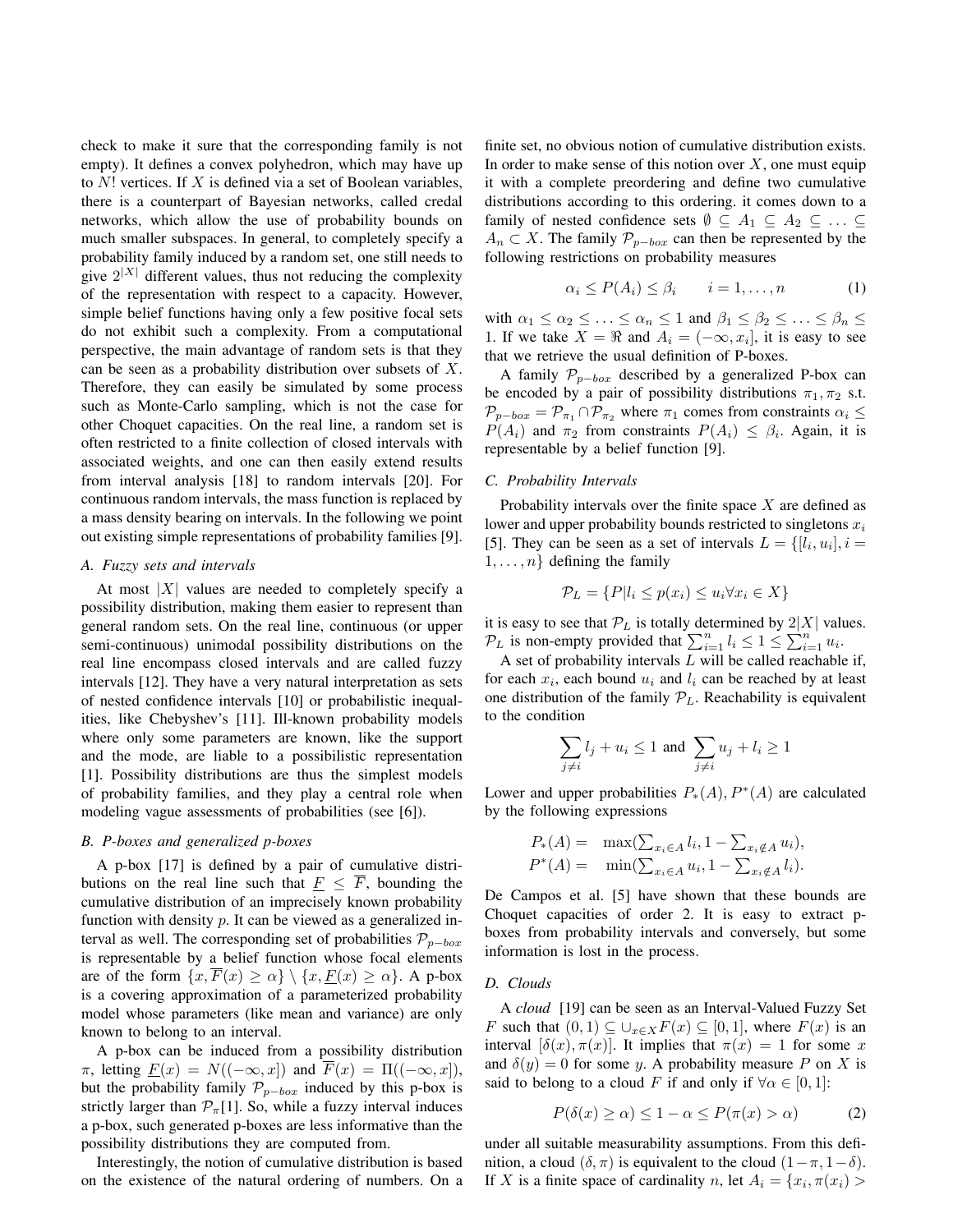$\{\alpha_{i+1}\}\$  and  $B_i = \{x_i, \delta(x_i) \geq \alpha_{i+1}\}\)$  A cloud can thus be defined by the following restrictions [9]:

$$
P(B_i) \leq 1 - \alpha_i \leq P(A_i) \text{ and } B_i \subseteq A_i \quad i = 1, \dots, n \tag{3}
$$

where  $1 = \alpha_0 > \alpha_1 > \alpha_2 > \ldots > \alpha_n > \alpha_{n+1} = 0$  and  $\emptyset = A_0 \subset A_1 \subseteq A_2 \subseteq \ldots \subseteq A_n \subseteq A_{n+1} = X; \emptyset = B_0 \subseteq$  $B_1 \subseteq B_2 \subseteq \ldots \subseteq B_n \subseteq B_{n+1} = X.$ 

Let  $P_{\delta,\pi}$  be the probability family described by the cloud  $(\delta, \pi)$  on a referential X. Clouds are closely related to possibility distributions and p-boxes as follows [9]:

- $\mathcal{P}_{\delta,\pi} = \mathcal{P}_{\pi} \cap \mathcal{P}_{1-\delta}$  using the probability families induced by the two possibility distributions  $\pi$  and  $1 - \delta$ .
- A cloud is a generalized p-box iff the sets  $\{A_i, B_i, i =$  $1, \ldots, n$  form a nested sequence (i.e. there is a complete order with respect to inclusion); in other words, it means that  $\pi$  and  $\delta$  are comonotonic. So a comonotonic cloud generates upper and lower probabilities that are plausibility and belief functions.
- When the cloud is not comonotonic,  $\mathcal{P}_{\delta,\pi}$  generates lower probabilities that are not even 2-monotone. It is anyway possible to approximate upper and lower probabilities of events from the outside by possibility and necessity measures based on  $\pi$  and  $1 - \delta$ :

 $\max(N_{\pi}(A), N_{1-\delta}(A)) \leq P(A) \leq \min(\Pi_{\pi}(A), \Pi_{1-\delta}(A)).$ 

The belief and plausibility functions of the random set s.t.  $m(A_i \backslash B_{i-1}) = \alpha_{i-1} - \alpha_i$  are inner approximations of  $\mathcal{P}_{\delta,\pi}$ , which become exact when the cloud is monotonic.

When  $\pi = \delta$  the cloud is said to be thin. In the finite case,  $\mathcal{P}_{\pi,\pi} = \emptyset$ . To make it not empty, we need a one-step index shift, such that (assuming the  $\pi_i$ 's are decreasingly ordered)  $\delta_i = 1 - \pi_{i+1}$  (with  $\pi_{n+1} = 0$ ). Then,  $\mathcal{P}_{\delta,\pi}$  contains a single distribution p such that  $p_i = \pi_i - \pi_{i+1}$ . In the continuous case  $\mathcal{P}_{\pi,\pi}$  contains an infinity of probability measures and corresponds to a random set whose realizations are doubletons (the end-points of the cuts of  $\pi$ ).

The above representations of imprecise probabilities are easier to handle than general probability families. They often require less evaluations to be fully specified and they allow many mathematical simplifications that increase computational efficiency (except, perhaps, for non-comonotonic clouds).

## VI. BASIC PROBLEMS IN UNCERTAINTY THEORIES

Probability theory is used either to capture stochastic features of a population of situations, or to measure degrees of belief of agents. Even if the two purposes converge for agents that derive their degrees of belief from the knowledge of frequencies, the two kinds of probability are not of the same nature. While frequentist probabilities refer to a population of situations and represent generic knowledge, subjective probabilities are elicited on the basis of single contingent events. This distinction is important to better understand various uncertainty management problems and how to to state and solve them when imprecise probabilities enter the picture. Especially, insofar as one may admit that reality is precise but only our perception of reality is imprecise, there cannot be such thing as a fully objective imprecise probability model. Even when capturing variability, i.e. when a set  $P$  of probability measures is assumed to contain the "true" probability measure  $P$  that governs a process, the imprecision itself is always subjective in the sense that it will vary from one observer to another. As for subjective upper and lower probabilities, they can be viewed as degrees of belief and plausibility of contingent events, without assuming the existence of a true probabilistic representation of belief (both Shafer [22] and Smets [23] reject this assumption) and without reference to statistics. Shafer-Smets evidence theory is about uncertain testimonies, not about induction from data tainted with variability.

In the following, we briefly review basic problems of imprecise probability management:

- *Learning imprecise models vs. eliciting degrees of belief* Since the assumption of a unique probability distribution is often made in statistics, the basic learning problem is how to is to extract a probability distribution from data. When data is scarce, it would seem more natural to get imprecise probabilities. For instance, confidence intervals on distribution parameters naturally define probability families. Moreover the Imprecise Dirichlet model [3] offers a tool to relate the number of observations to the width of probability intervals without resorting to so-called uninformative priors. Another important problem is to adapt classical methods for inferential statistics to the case of imprecise (interval or fuzzy) data. In the case of subjective probabilities, elicitation techniques are tailored to produce unique probability functions. Yet expert knowledge is imprecise, and more naturally comes under the form of nested intervals with various confidence levels. Some effort is needed to adapt existing elicitation techniques towards producing possibility distributions and generalized p-boxes, that naturally capture nested intervals.
- *Uncertainty propagation* Given several inputs, some modeled by intervals, some modeled by probability distributions, some by possibility distributions, how to compute the output of a mathematical models? It is possible to use Monte-Carlo methods conjoined with interval analysis, when the imprecise probabilities derive from random sets [20], [2]. However the important issue of modeling independence and accounting for partial knowledge about dependence in imprecise probability theories remains an open topic to a large extent [4].
- *Inference from contingent information* A classical use of probabilistic models is the following: given a probabilistic model, representing generic knowledge, and deterministic observations on a contingent situation, predict whether some property is true in this situation (diagnosing a fault, assigning a class to an instance, etc...). This is done by Bayesian conditioning. In the case of imprecise probability models, this is done by an extension of Bayesian conditioning consisting in finding